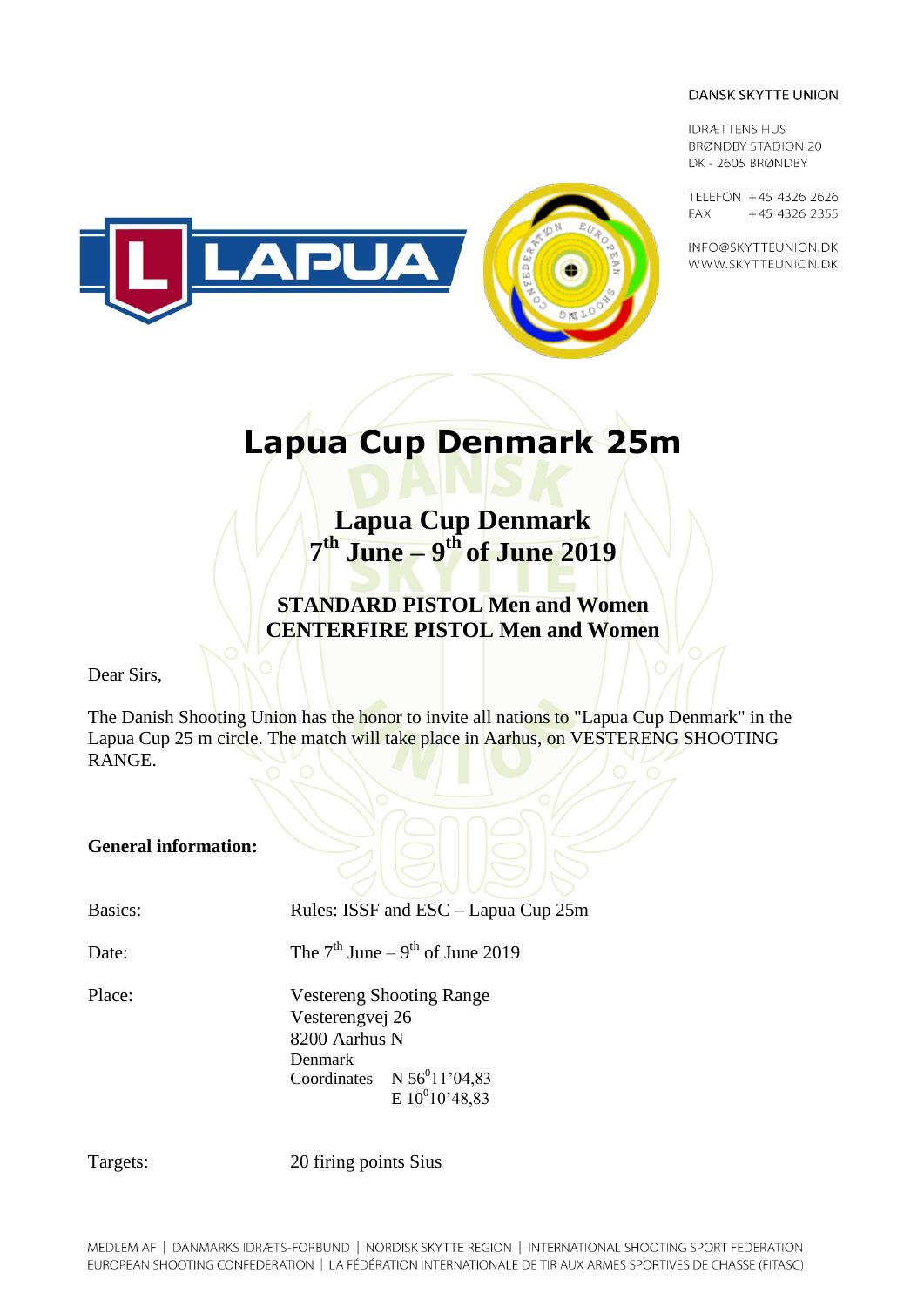

**IDRÆTTENS HUS BRØNDBY STADION 20** DK-2605 BRØNDBY

TELEFON +45 4326 2626 +45 4326 2355 **FAX** 

INFO@SKYTTEUNION.DK WWW.SKYTTEUNION.DK

| Maximum delegation: | EC-delegation in accordance to the rules.                                                 |                           |                            |                                         |
|---------------------|-------------------------------------------------------------------------------------------|---------------------------|----------------------------|-----------------------------------------|
|                     | Unlimited individual shooters – men and women                                             |                           |                            |                                         |
| Shooting events:    |                                                                                           |                           |                            |                                         |
|                     | Friday June 7 <sup>th</sup>                                                               |                           |                            | Arrival, training and equipment control |
|                     | Saturday June 8 <sup>th</sup>                                                             | <b>Center Fire Pistol</b> |                            | $2 \times 30$ shots                     |
|                     | Sunday June 9th                                                                           | <b>Standard Pistol</b>    |                            | 3 x 20 shots                            |
| Lodging:            | Accommodation book please direct at the Hotel.                                            |                           |                            |                                         |
|                     | We would suggest the following hotels:                                                    |                           |                            |                                         |
|                     | www.scandic.dk                                                                            |                           |                            |                                         |
|                     | Self-booking other hotels/room                                                            |                           | http://www.visitaarhus.com |                                         |
| Transport:          | During the competition, till and from Aarhus Airport the transport pr.                    |                           |                            |                                         |
|                     | Person is DDK 450 / 60 $\in$                                                              |                           |                            |                                         |
| Entry fees:         |                                                                                           | Per shooter per event     |                            | DKK 560,00 / EURO 75,00                 |
| Payment:            | Entry fees can be paid directly to the organizing committee:<br><b>DANSK SKYTTE UNION</b> |                           |                            |                                         |
|                     | <b>Idrættens Hus</b>                                                                      |                           |                            |                                         |
|                     | DK-2605 Brøndby                                                                           |                           |                            |                                         |
|                     | IBAN: DK87 3000 4440 9232 32                                                              |                           |                            |                                         |
|                     | <b>BIC/SWIFT: DABADKKK</b>                                                                |                           |                            |                                         |
| Inscription:        | Final entry form Mai 1 <sup>th</sup> 2019.                                                |                           |                            |                                         |

Note! – After Mai 8<sup>th</sup> 2019 no absence will be accepted. All countries will be charged in accordance to their entry on Mai  $8<sup>th</sup>$ .

With kind regards

Finn Danielsen Chairman of the Organizing Committee Tommy Sørensen Mobil +45 22907162 Secretary General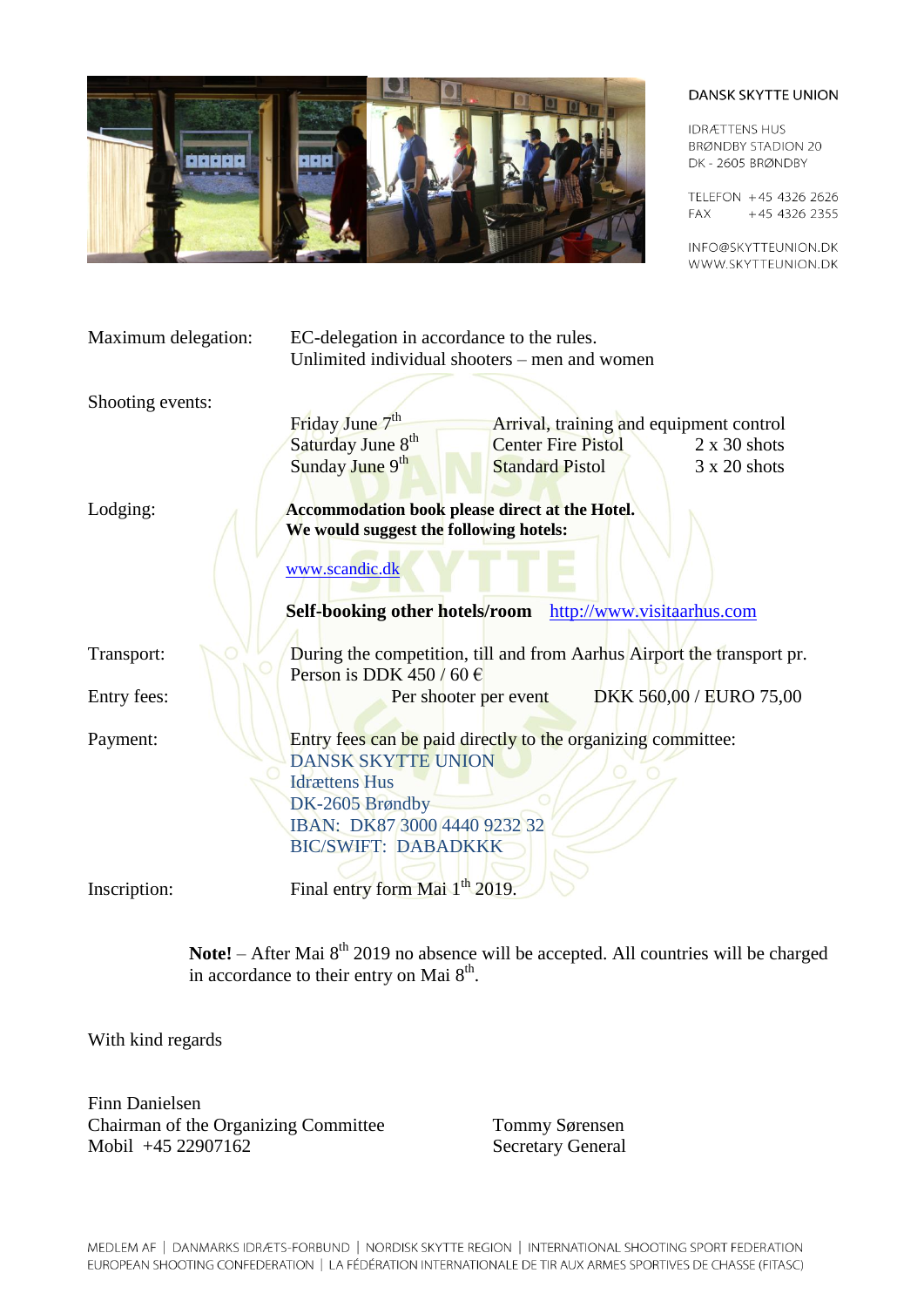**IDRÆTTENS HUS BRØNDBY STADION 20** DK-2605 BRØNDBY

TELEFON +45 4326 2626 +45 4326 2355 **FAX** 

INFO@SKYTTEUNION.DK WWW.SKYTTEUNION.DK

## **Final program**

| Friday June 7 <sup>th</sup> |                 | <b>Arrival of delegations</b>                                         |          |  |  |
|-----------------------------|-----------------|-----------------------------------------------------------------------|----------|--|--|
|                             | $16.00 - 20.00$ | <b>Equipment Control (Free)</b><br><b>Official Scheduled Training</b> |          |  |  |
|                             | $16.00 - 17.15$ | <b>PET Center Fire relay 3 (precision/rapid)</b>                      |          |  |  |
|                             | $17.20 - 18.35$ | <b>PET Center Fire relay 1 (precision/rapid)</b>                      |          |  |  |
|                             | $18.40 - 19.55$ | <b>PET Center Fire relay 2 (precision/rapid)</b>                      |          |  |  |
|                             | <b>18.00</b>    | <b>Technical Meeting</b>                                              |          |  |  |
|                             |                 |                                                                       |          |  |  |
| <b>Saturday June 8th</b>    | $09.00 - 10.10$ | <b>Competition Center Fire precision</b>                              | 1. Relay |  |  |
|                             | $10.20 - 11.30$ | <b>Competition Center Fire precision</b>                              | 2. Relay |  |  |
|                             | $11.40 - 12.50$ | <b>Competition Center Fire precision</b>                              | 3. Relay |  |  |
|                             | $13.00 - 13.55$ | <b>Competition Center Fire rapid</b>                                  | 1. Relay |  |  |
|                             | $14.00 - 14.55$ | <b>Competition Center Fire rapid</b>                                  | 2. Relay |  |  |
|                             | $15.00 - 15.55$ | <b>Competition Center Fire rapid</b>                                  | 3. Relay |  |  |
|                             | $16.15 - 16.45$ | <b>PET Standard Pistol Relay 1</b>                                    |          |  |  |
|                             | $17.00 - 17.30$ | <b>PET Standard Pistol Relay 2</b>                                    |          |  |  |
|                             | $17.45 - 18.15$ | <b>PET Standard Pistol Relay 3</b>                                    |          |  |  |
|                             | <b>19.00</b>    | <b>Banquet on the range</b>                                           |          |  |  |
| Sunday June 9 <sup>th</sup> | $09.00 - 10.30$ | <b>Standard Pistol</b>                                                | 1. Relay |  |  |
|                             | $10.30 - 12.00$ | <b>Standard Pistol</b>                                                | 2. Relay |  |  |
|                             | $12.00 - 13.30$ | <b>Standard Pistol</b>                                                | 3. Relay |  |  |
|                             | 14.00           | <b>Victory Ceremony</b>                                               |          |  |  |

**Departure of delegations**

**Subject to be changed if less than 40 shooters**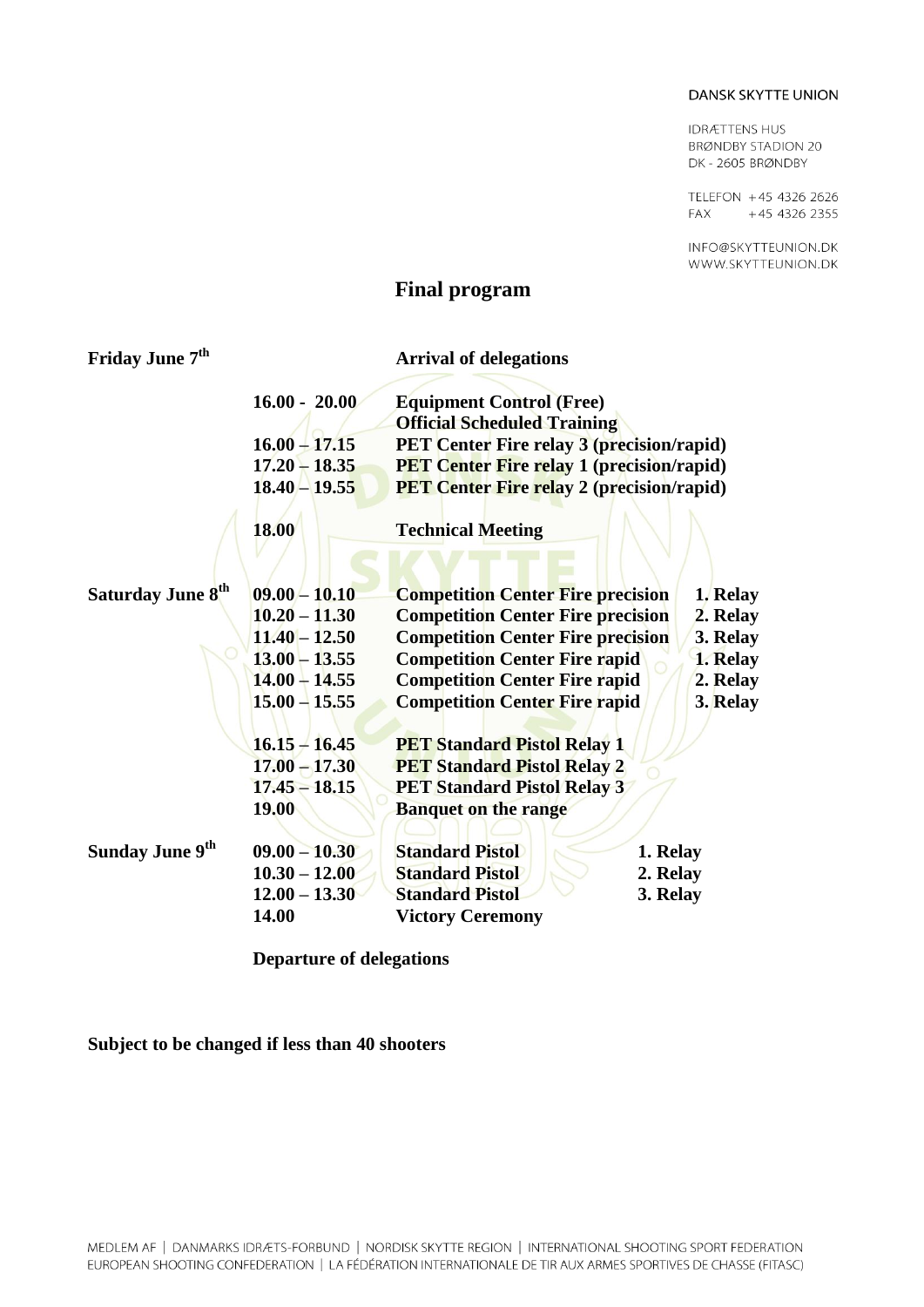**IDRÆTTENS HUS BRØNDBY STADION 20** DK-2605 BRØNDBY

TELEFON +45 4326 2626 **FAX** +45 4326 2355

INFO@SKYTTEUNION.DK WWW.SKYTTEUNION.DK

# **Lapua Cup Denmark 25 m 2019**

### **Final entry form**

| <b>Country:</b>                                |                 |                   |                       |
|------------------------------------------------|-----------------|-------------------|-----------------------|
| Association:                                   |                 |                   |                       |
| Contact person:                                |                 |                   |                       |
| Address:                                       |                 |                   |                       |
| E-mail address:                                |                 |                   |                       |
| Telephone:                                     |                 |                   |                       |
| Delegation:                                    |                 |                   |                       |
| Name on official                               |                 |                   |                       |
| <b>MEN</b>                                     |                 | <b>Centerfire</b> | <b>Standardpistol</b> |
| <b>Number of male shooters</b>                 |                 |                   |                       |
| <b>WOMEN</b><br><b>Number of male shooters</b> |                 |                   |                       |
| Date:                                          | Signature/name: |                   |                       |

**Please send this "Final entry" before Mai 1 th 2019 to the following address:**

**Dansk Skytte Union Idrættens Hus DK-2605 Brøndby Denmark Telephone +45 4326 2626 E-mail info@skytteunion.dk**